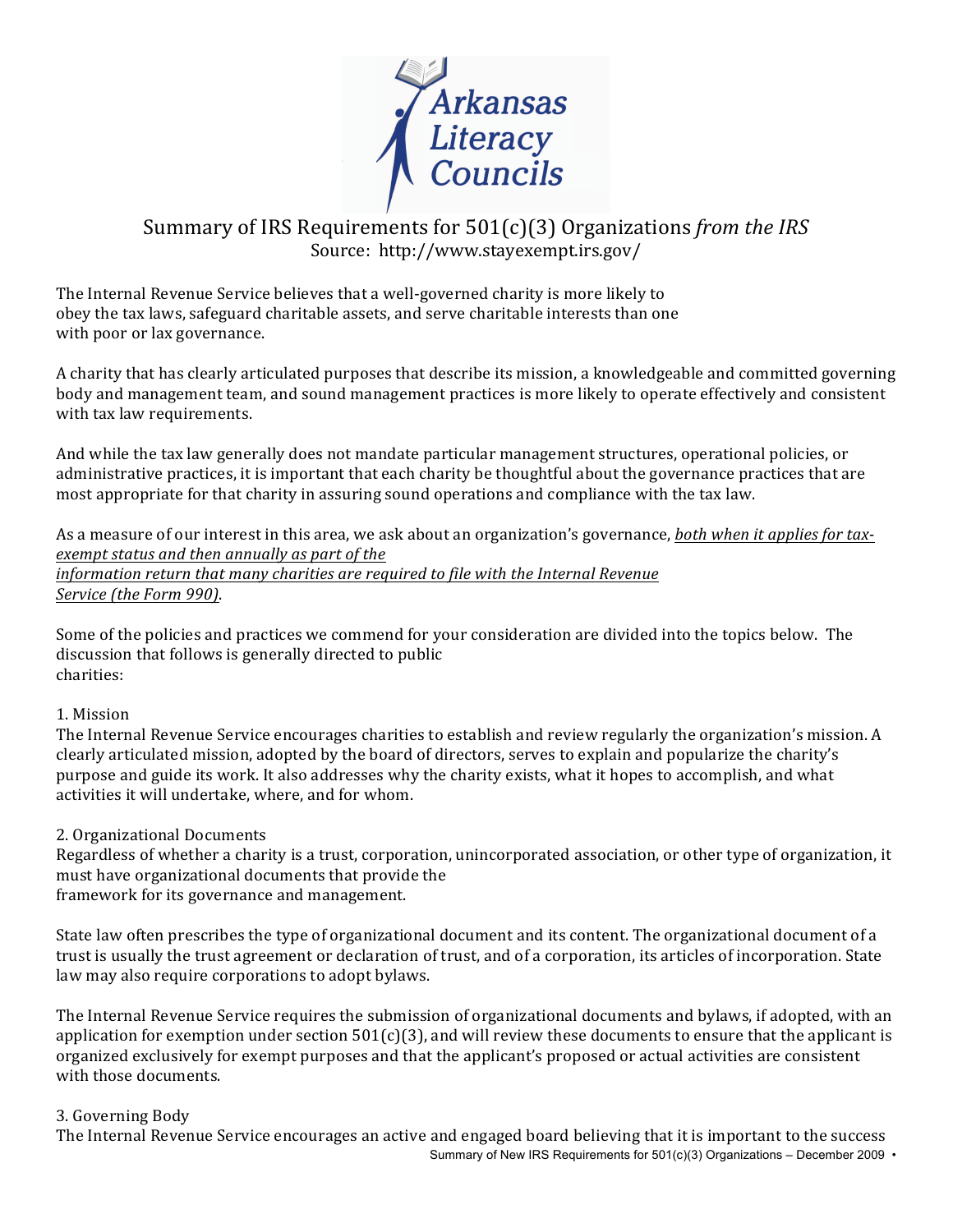of a charity and to its compliance with applicable tax law requirements.

Governing boards should be composed of persons who are informed and active in overseeing a charity's operations and finances. If a governing board tolerates a climate of secrecy or neglect, we are concerned that charitable assets are more likely to be diverted to benefit the private interests of insiders at the expense of public and charitable interests. Successful governing boards include individuals who not only are knowledgeable and engaged, but selected with the organization's needs in mind (e.g. accounting, finance, compensation, and ethics).

Attention should also be paid to the size of the board ensuring that it is the appropriate size to effectively make sure that the organization obeys tax laws, safeguards its charitable assets, and furthers its charitable purposes. Very small or very large governing boards may not adequately serve the needs of the organization.

Small boards run the risk of not representing a sufficiently broad public interest and of lacking the required skills and other resources required to effectively govern the organization. On the other hand, very large boards may have a more difficult time getting down to business and making decisions. If an organization's governing board is large, the organization may want to establish an executive committee with delegated responsibilities or advisory committees.

Irrespective of size, a governing board should include independent members and should not be dominated by employees or others who are not, by their very nature, independent individuals because of family or business relationships. The Internal Revenue Service reviews the board composition of charities to determine whether the board represents a broad public interest, and to identify the potential for insider transactions that could result in misuse of charitable assets.

The Internal Revenue Service also reviews whether an organization has independent members, stockholders, or other persons with the authority to elect members of the board or approve or reject board decisions, and whether the organization has delegated control or key management authority to a management company or other persons.

If an organization has local chapters, branches, or affiliates, the Internal Revenue Service encourages it to have procedures and policies in place to ensure that the activities and operations of such subordinates are consistent with those of the parent organization. 

#### 4. Governance and Management Policies

Although the Internal Revenue Code does not require charities to have governance and management policies, the Internal Revenue Service will review an organization's application for exemption and annual information returns to determine whether *the organization has implemented policies relating to executive compensation, conflicts of interest, investments, fundraising, documenting governance decisions, document* 

*retention and destruction, and whistleblower claims.*

## A. *Executive compensation*.

A charity may not pay more than reasonable compensation for services rendered. Although the Internal Revenue Code does not require charities to follow a particular process in determining the amount of compensation to pay, the compensation of officers, directors, trustees, key employees, and others in a position to exercise substantial influence over the affairs of the charity should be determined by persons who are knowledgeable in compensation matters and who have no financial interest in the determination.

Summary of New IRS Requirements for 501(c)(3) Organizations December 2009 The Internal Revenue Service encourages a charity to rely on the rebuttable presumption test of section 4958 of the Internal Revenue Code and Treasury Regulation section 53.4958-6 when determining compensation of its executives. Under this test, compensation payments are presumed to be reasonable if the compensation arrangement is approved in advance by an authorized body composed entirely of individuals who do not have a conflict of interest with respect to the arrangement, the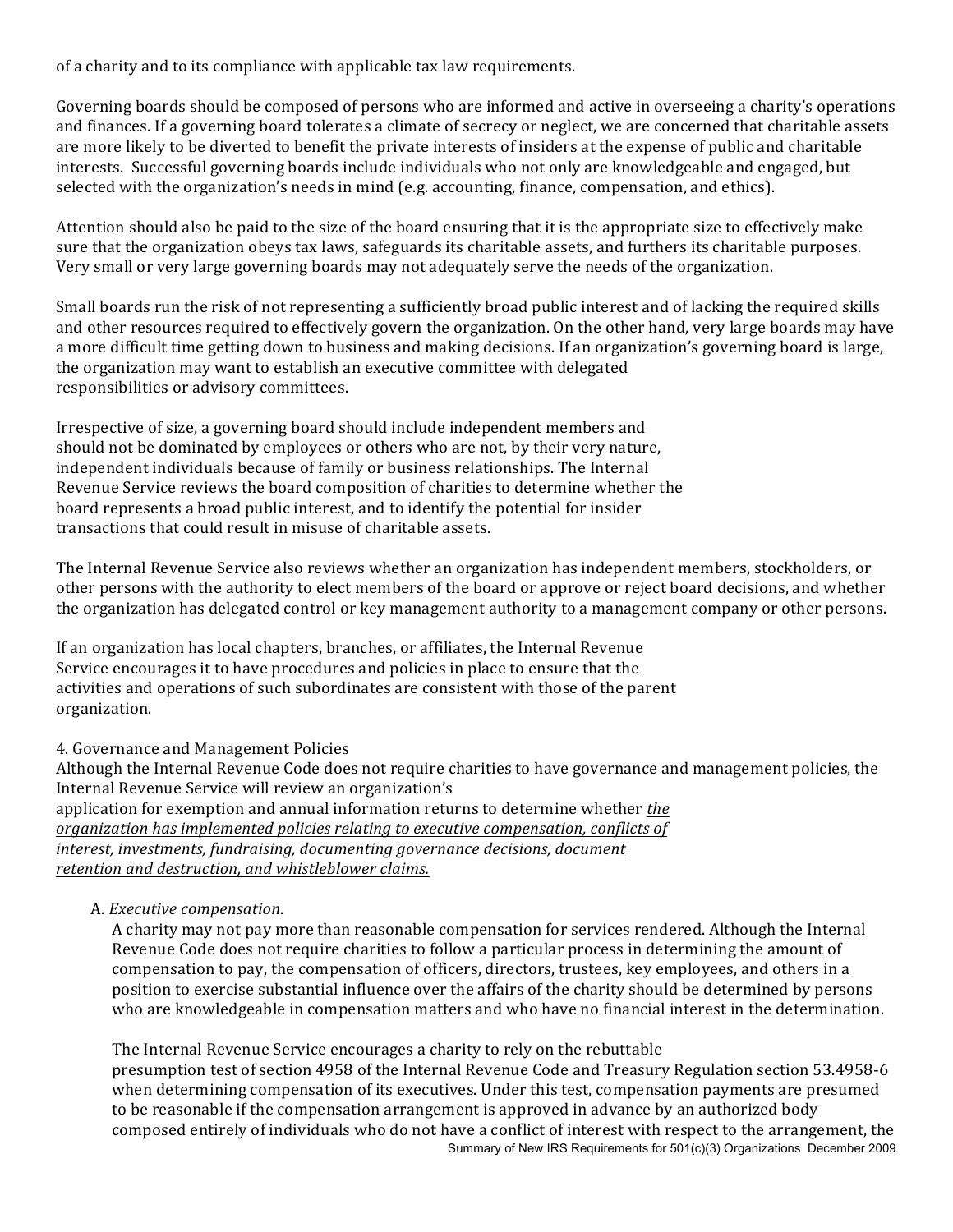authorized body obtained and relied upon appropriate data as to comparability prior to making its determination, and the authorized body adequately documented the basis for its determination concurrently with making the determination.

Comparability data generally involves looking to compensation levels paid by similarly situated organizations for functionally comparable positions.

The Internal Revenue Service has observed significant errors or omissions in the reporting of executive compensation on the IRS Form 990 and other information returns (e.g., Form W-2 and employment tax returns). Organizations should take steps to ensure accurate and complete compensation reporting on these forms, and to also ensure that appropriate income and employment taxes are withheld and deposited with the Internal Revenue Service. Executive compensation continues to be a focus point in our examination program.

### B*. Conflicts of interest*.

The directors of a charity owe it a duty of loyalty. The duty of loyalty requires a director to act in the interest of the charity rather than in the personal interest of

the director or some other person or organization. In particular, the duty of loyalty requires a director to avoid conflicts of interest that are detrimental to the charity. Many charities have adopted a written conflict of interest policy to address potential conflicts of interest involving their directors, trustees, officers, and other employees.

The Internal Revenue Service encourages a charity's board of directors to adopt and regularly evaluate a written conflict of interest policy that requires directors and staff to act solely in the interests of the charity without regard for personal interests; includes written procedures for determining whether a relationship, financial interest, or business affiliation results in a conflict of interest; and prescribes a course of action in the event a conflict of interest is identified.

The Internal Revenue Service encourages organizations to require its directors, trustees, officers and others covered by the policy to disclose, in writing, on a periodic basis any known financial interest that the individual, or a member of the individual's family, has in any business entity that transacts business with the charity.

The organization should regularly and consistently monitor and enforce compliance with the conflict of interest policy.

#### C. *Investments*.

The governing body or certain other persons may be required either by state law or by the organizational documents to oversee or approve major investments made by the organization. Increasingly, charities are investing in joint ventures, for-profit entities, and complicated and sophisticated financial products or investments that require financial and investment expertise and, in some cases, the advice of outside investment advisors.

The Internal Revenue Service encourages charities that make such investments to adopt written policies and procedures requiring the charity to evaluate its participation in these investments and to take steps to safeguard the organization's assets and exempt status if they could be affected by the investment arrangement. 

## D. Fundraising.

Charitable fundraising is an important source of financial support for many charities. The Internal Revenue Service encourages charities to adopt and monitor policies to ensure that fundraising solicitations meet federal and state law requirements and solicitation materials are accurate, truthful, and candid. Charities are encouraged to keep their fundraising costs reasonable and to provide information about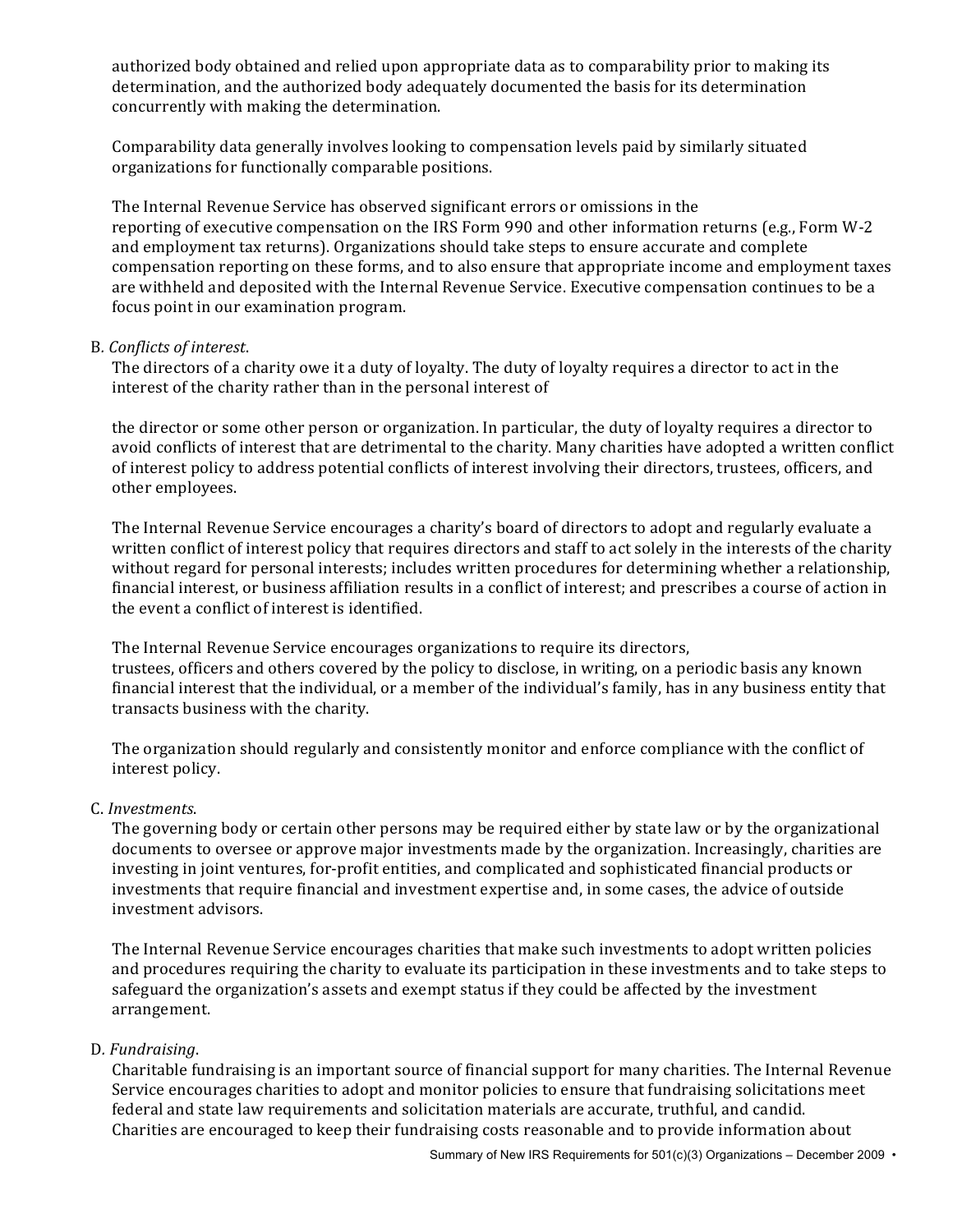fundraising costs and practices to donors and the public.

E*. Governing body minutes and records*. 

The Internal Revenue Service encourages the governing bodies and authorized sub-committees to take steps to ensure that minutes of their meetings, and actions taken by written action or outside of meetings, are contemporaneously documented.

#### F*. Document retention and destruction*.

The Internal Revenue Service encourages charities to adopt a written policy establishing standards for document integrity, retention, and destruction. The document retention policy should include guidelines for handling electronic files.

The policy should cover backup procedures, archiving of documents, and regular check-ups of the reliability of the system.

G*. Ethics and whistleblower policy*. 

The public expects a charity to abide by ethical standards that promote the public good. The organization's governing body bears the ultimate responsibility for setting ethical standards and ensuring they permeate the organization and inform its practices.

The Internal Revenue Service encourages a charity's board or trustees to consider adopting and regularly evaluating a code of ethics that describes behavior it wants to encourage and behavior it wants to discourage. 

A code of ethics will serve to communicate and further a strong culture of legal compliance and ethical integrity to all persons associated with the organization.

The Internal Revenue Service encourages the board of directors to adopt an effective policy for handling employee complaints and to establish procedures for employees to report in confidence any suspected financial impropriety or misuse of the charity's resources. Such policies are sometimes referred to as *whistleblower* policies. 

#### 5. Financial Statements and Form 990 Reporting

Members and officers of the organization's Board of Directors are stewards of a charity's financial and other resources. 

The Internal Revenue Service encourages the board, either directly or through a board-authorized committee, to ensure that financial resources are used to further charitable purposes and that the organization's funds are appropriately accounted for by regularly receiving and reviewing up-to-date financial statements and any auditor's letters or finance and audit committee reports.

#### A*. Financial Statements.*

Some organizations prepare financial statements without any involvement of outside accountants or auditors. Others use outside accountants to prepare compiled or reviewed financial statements, while others obtain audited financial statements. State law may impose audit requirements on certain charities, and a charity must ensure that it abides by the requirements of state law.

Many organizations that receive substantial federal funds are required to undergo one or more audits as set forth in the Single Audit Act and OMB Circular A-133. However, even if an audit is not required, a charity with substantial assets or revenue should consider obtaining an audit of its financial statements by an independent auditor.